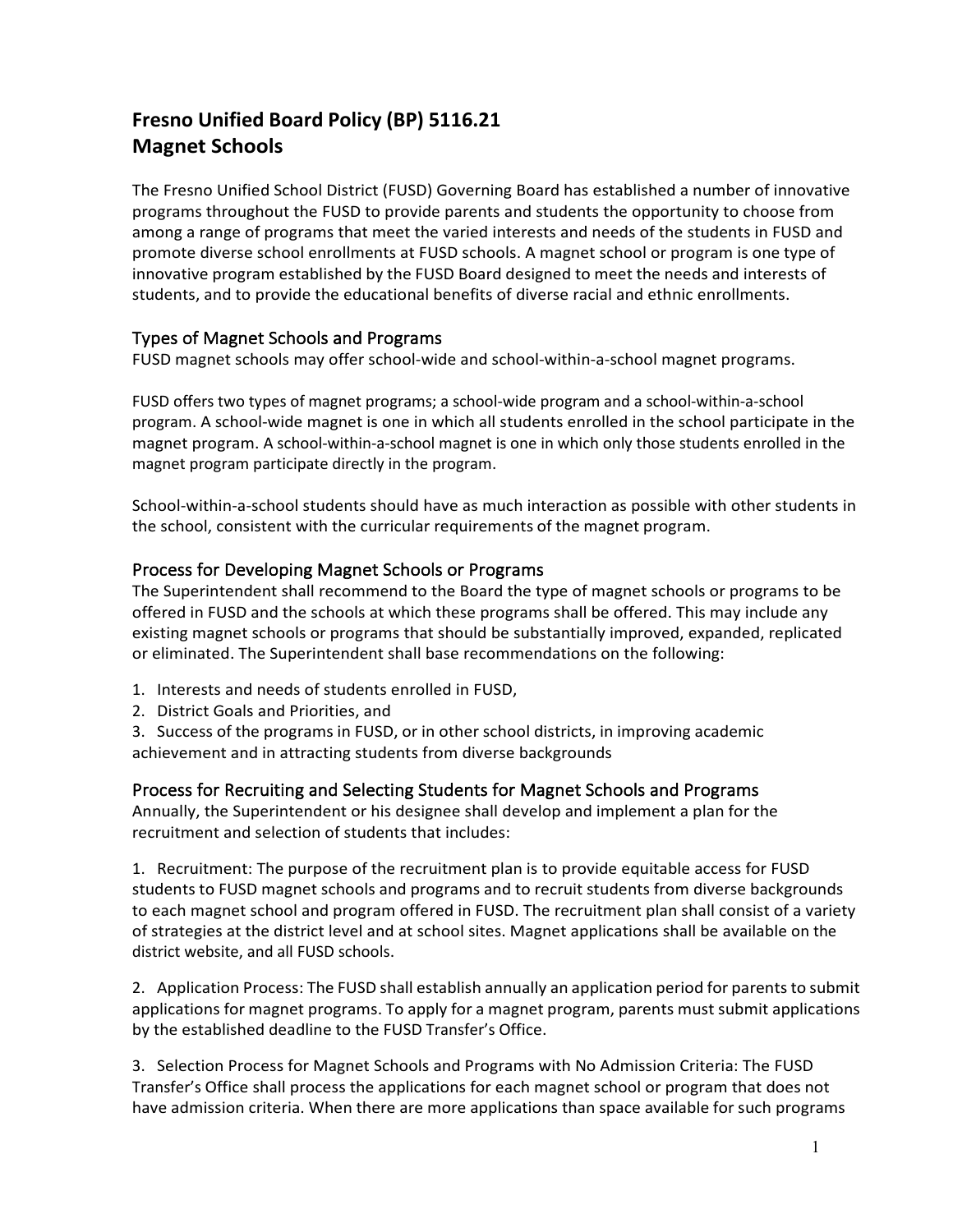or schools, FUSD shall conduct a computerized random lottery to select students from among applications submitted by the established deadline.

When there are more applicants than seats in a magnet school or program, the FUSD will prioritize applicants on the basis of the following eligibility groups:

1. Resident FUSD students living within the attendance boundaries, students of FUSD employees who fulfill the district residency requirements through other means as allowed by law, and nonresident FUSD students currently attending an FUSD school with a valid interdistrict placement;

2. Non-resident students with no intradistrict transfer to attend FUSD schools.

The lottery will assign students by eligibility group priority order until all spaces have been awarded. As part of the lottery process, FUSD may use the socio-economic status of students, as determined by a student's eligibility for Free and Reduced priced meals, as one of the factors in the lottery process. FUSD may also consider other criteria, such as parental employment, student's residential address, or student's school attendance zone to determine eligibility groups. Students not selected through a random lottery are placed in an applicant pool within their respective eligibility groups.

#### Admission Criteria Selection Process

Magnet schools or programs that have admission criteria shall have an Applications Screening Committee that reviews the applicants. The Admission Screening Committee must include an administrator from the Special Education Department. The Admission Screening Committee shall be representative of the diversity within the community and shall review all applications, including applications for students receiving services under section 504 or the IDEA. Information regarding the student's services and/or accommodations shall not be accessed or considered by the Applications Screening Committee during this screening process. All applicants, including students with disabilities, will receive full consideration and those who meet the program criteria will be admitted.

Those student applicants receiving IEP services who are not selected for the magnet school or program by the Application Screening Committee will be reviewed again by the Second Review Committee. The Second Review Committee will consist of a Special Education Representative, 504 Coordinator, Student Support Services liaison, and school administrator. The Second Review Committee shall review the application, the applicants current 504 Plan or Individualized Education Program (IEP) and shall consider any information voluntarily provided by the applicant regarding their IEP services and proposed accommodations.

After the second review, if the committee determines that the student does not meet the admissions criteria for reasons unrelated to their accommodations or IEP services, then the denial of admission will be upheld. If, however, the committee determines that the reason the student does not meet the admissions criteria is related to their accommodations or IEP services, then the student shall be admitted to the magnet school or program, and shall be provided with special education and related services or Section 504 accommodations and related aids and services, unless the students IEP or 504 Team determines, after reviewing the proposed magnet school or program placement, that even with all available aids, services, and accommodations, the placement would not provide a free and appropriate public education for the student, or would not be the least restrictive environment in which the student could receive an appropriate education. If the above findings are made, the denial of admission may be upheld. Students not admitted to a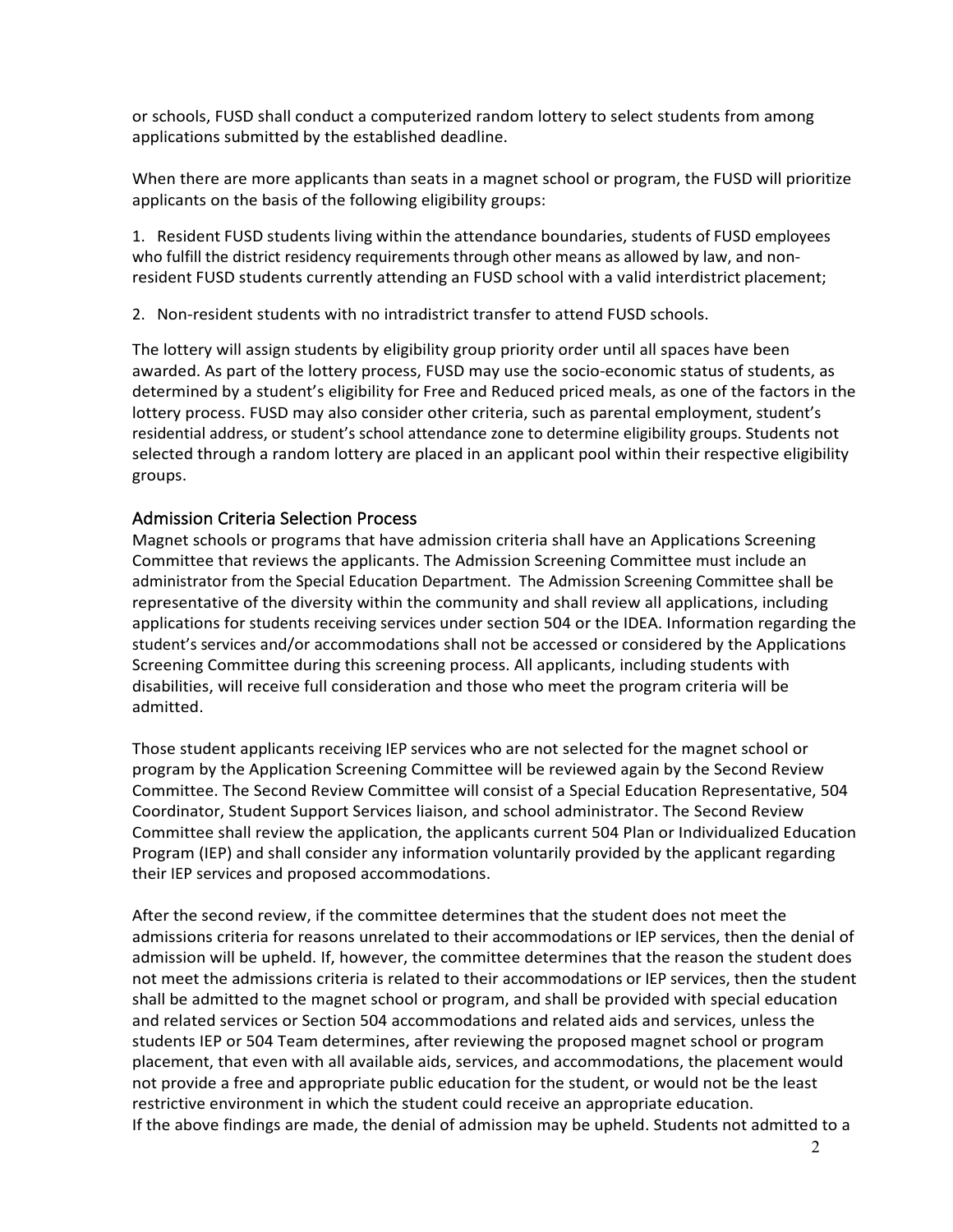program may appeal that decision to the Transfers Office.

At the secondary level, the principal of a school offering a magnet school or program may propose, subject to review and approval of the Superintendent or designee, admission criteria to determine whether students are likely to benefit from participating in that program. When such criteria are proposed, the Superintendent or designee shall review the criteria to ensure that the criteria are educationally related to the magnet program offered and that all students will have equitable access to the magnet school or program. The purpose and effects of any admissions criteria and the results of any screening and selection process shall ensure that all students have equitable access and that no group is disadvantaged by the selection criteria or selection process.

# Conditions for students to remain in magnet schools or programs

A student who is admitted to a magnet school or program may remain in the program until the student completes the highest grade offered by the school or program, providing that decision does not adversely impact admission opportunities for resident students in the applicant pool, and that the student continues to meet any criteria approved by the Superintendent. The criteria may include the requirement that students:

- 1. Participate in the magnet program on a full-time basis,
- 2. Maintain a desired grade-point average and behavior and attendance record, and

3. Reside in the district or obtain an interdistrict transfer. If a student moves out of the FUSD while enrolled in a magnet school or program, the FUSD will permit the student to complete the magnet program to the highest grade offered at that school providing that decision does not adversely impact admission opportunities for resident students, and with approval of the new district of residence. If an interdistrict transfer is approved, the student may continue in the magnet school or program.

## Resources

As part of FUSDs annual budget process, the Superintendent shall recommend to the Board the resources necessary for each magnet school or program. The Superintendent shall ensure that transportation to magnet schools and programs is provided in a fair and equitable manner to support the goals of the magnet program, and shall consider the following:

1. Some elementary school magnet programs may have no attendance zone (EAZ) and all students attending the school apply for admission. All these students, except those living within the designated walking-zone of the school, are provided transportation.

2. Elementary school magnet programs also may have an attendance zone (EAZ). Transportation for students living outside the attendance zone of the school is determined on a school-by-school basis, taking into account transportation costs in combination with the purposes for the magnet program.

3. Transportation for middle school and high school students, except for those students living within the designated walking-zone of the school, is determined on a school-by-school basis, taking into account transportation costs in combination with the purposes for the magnet program.

## Monitoring and Evaluation

Annually, the Superintendent shall submit a report to the Board regarding the implementation of